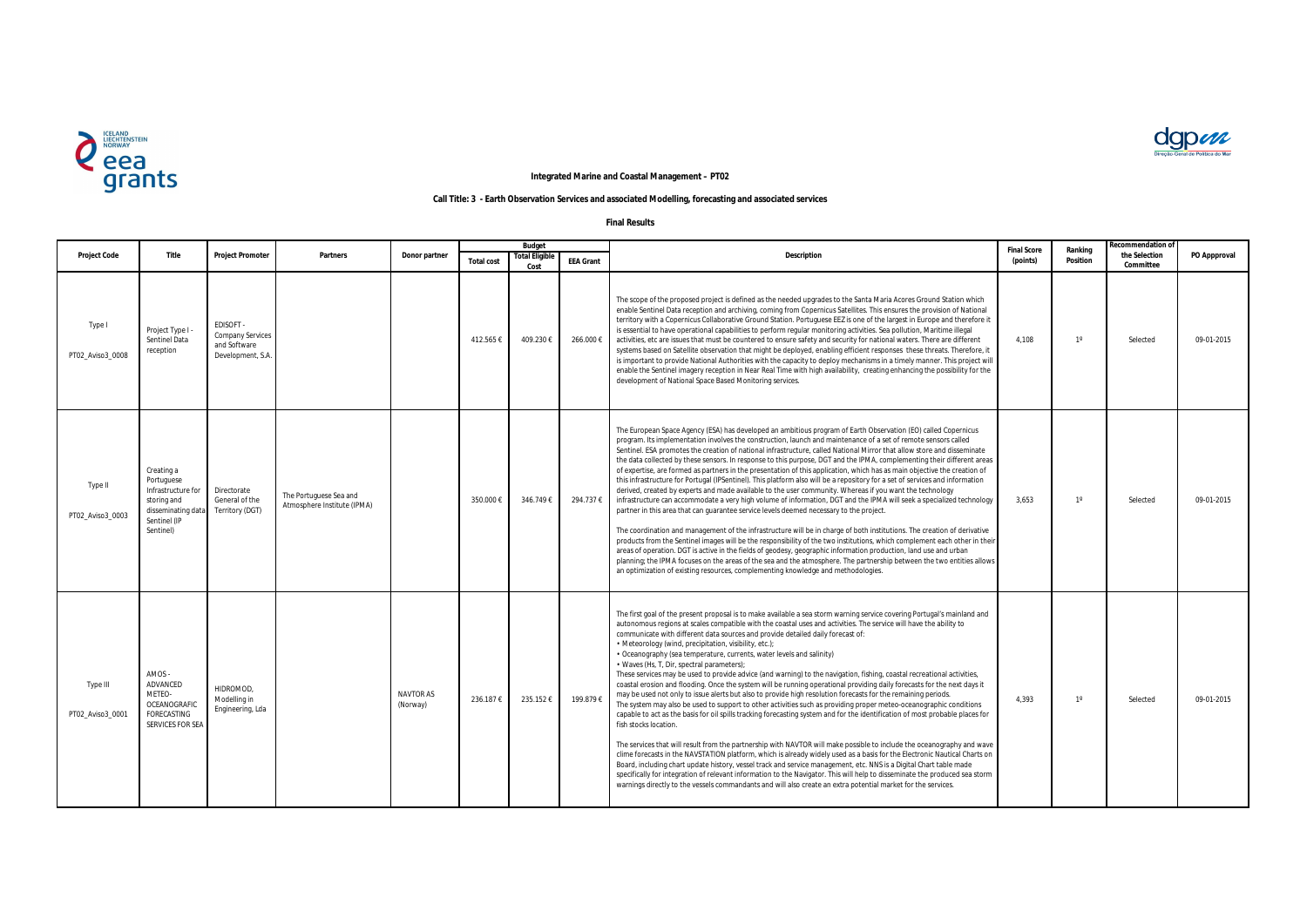| Type III<br>R1 - PT02_Aviso3_0005 | SURGE -<br>Operational<br>system for the<br>forecast of storm<br>SURGEs in the<br>Portuguese and<br>Icelandic waters | The Portuguese<br>Sea and<br>Atmosphere<br>Institute (IPMA)                                          | National Civil Engineering<br>Laboratory (LNEC)                                                                                                              | Icelandic<br>Meteorological<br>Office (IMO) | 232.594 € | 232.445€ | 197.578€  | SURGE will implement operational forecast systems for storm surges in the Portuguese and Iceland waters and<br>demonstrate their usefulness for local risk prevention through a pilot application to a vulnerable coastal lagoon. In<br>combination with the monitoring network in operation in the consortium institution, these forecast systems will provide<br>early warning of sea storms with potential significant impact on the marine and coastal areas of the two countries<br>(including the Portuguese autonomous regions), accounting locally for all relevant impacts (storms, tides and wind).<br>Results will be disseminated daily on partners' web pages.<br>The project legacy includes a set of storm surge operational models, that will run daily by each of the 3 partners: IPMA<br>will run the model versions for a large fraction of the North Atlantic, and regional covering mainland Portugal, Madeira<br>and Azores archipelagos. IPMA will disseminate the results to the public and the Civil Protection Agency. LNEC will<br>provide results in estuaries and regions adjacent to the main harbours. Finally, IMO will provide similar services in<br>Iceland. A workshop for private and public stakeholders will be organized. An operational system for Ria Formosa will be<br>created and results disseminated by LNEC. Maps of extreme water levels will be produced for the Portuguese and<br>Icelandic Coasts, corresponding to different return periods. Remote sensing aata for a set of storm surges (including some<br>of those occurring during the winter 2013-14) will be produced; comparison of remote sensing data with model storm<br>surge results will document the model quality.                                                                                                                                                                           | 4,230 | $2^{\circ}$ | Not selected for<br>funding (Financial<br>allocation not<br>available) |            |
|-----------------------------------|----------------------------------------------------------------------------------------------------------------------|------------------------------------------------------------------------------------------------------|--------------------------------------------------------------------------------------------------------------------------------------------------------------|---------------------------------------------|-----------|----------|-----------|-------------------------------------------------------------------------------------------------------------------------------------------------------------------------------------------------------------------------------------------------------------------------------------------------------------------------------------------------------------------------------------------------------------------------------------------------------------------------------------------------------------------------------------------------------------------------------------------------------------------------------------------------------------------------------------------------------------------------------------------------------------------------------------------------------------------------------------------------------------------------------------------------------------------------------------------------------------------------------------------------------------------------------------------------------------------------------------------------------------------------------------------------------------------------------------------------------------------------------------------------------------------------------------------------------------------------------------------------------------------------------------------------------------------------------------------------------------------------------------------------------------------------------------------------------------------------------------------------------------------------------------------------------------------------------------------------------------------------------------------------------------------------------------------------------------------------------------------------------------------------------------------------------------------|-------|-------------|------------------------------------------------------------------------|------------|
| Type III<br>R2 - PT02_Aviso3_0006 | Integrated Early<br><b>Detection Coasta</b><br>Storms (SIDeTeCt)                                                     | Instituto Superior<br>Técnico (IST)                                                                  |                                                                                                                                                              |                                             | 195.120€  | 184.120€ | 156.502€  | The current climate change to global level and in Portugal lead increased frequency of extreme weather events such as<br>maritime storms impact on coastal areas, producing damage to population, economy and infrastructure. Early detection<br>services storms are needed to support the adaptation policy and decision making in accordance with the EU strategy<br>COM / 2013/0216 and National Marine Strategy 2013-2020.<br>purpose:<br>Implement an early detection service sea storms with significant impact on the marine and coastal areas of mainland<br>Portugal and the Autonomous Regions.<br><b>Expected results:</b><br>Improved climate information, prediction of weather and meteo-marinas conditions, support for decision-making.                                                                                                                                                                                                                                                                                                                                                                                                                                                                                                                                                                                                                                                                                                                                                                                                                                                                                                                                                                                                                                                                                                                                                           | 4,140 | $3^{\circ}$ | Not selected for<br>funding (Financial<br>allocation not<br>available) |            |
| Type III<br>R3 - PT02 Aviso3 0002 | ISMOC -<br>Implementation o<br>a Meteo-<br>Oceanographic<br><b>Monitoring Syster</b><br>(modular) Coastal            | Regional Agency<br>for the<br>Development of<br>Research<br>Technology and<br>Innovation<br>(ARDITI) | CIIMAR - Interdisciplinary Centre<br>for Marine and Environmental<br>Research<br>APRAM - Administration of the<br>Autonomous Region of Madeira,<br><b>SA</b> |                                             | 238.638   | 235.294€ | 200.000 € | The Autonomous Region of Madeira has been hit by severe storms in recent years and is completely devoid of monitoring<br>means weather and oceanographic. Without quality information, it is difficult to make appropriate decisions in the case<br>of any event that threatens human materials and goods lives. In December 2013 a southern storm caused substantial<br>damage to port infrastructure and claimed at least one human life. Were inoperative the few buoys anchored ondografo<br>along the coast. However, to anticipate and adequately monitor the storms is key information (simultaneously) on the<br>field of winds, waves and currents, not only a point but a wider area enabling the monitoring of its evolution during its<br>approach to the island. To help in decision-making is necessary to supplement the measures with calibrated forecasting<br>models. Historical and representative measures of regional phenomena become essential for the validation and<br>calibration of predictive models. We propose in this project to build a support system pioneer decision integrating models<br>and observations, aided by rapid diffusion of information systems for decision-makers.<br>APRAM has experience in The buoys operation ondografo since 1986, CIIMAR / CIIMAR-Madeira has operational forecast<br>models and decision support systems since 2009 and the ARDITI consolidates all regional institutions with activities in the<br>sea area in a consortium called OOM-Ocean Observatory Madeira. In addition to managing the consortium to ARDHT has<br>a esperience team in administrative and financial management of national and internacionas projects. Given the funding<br>limit only after obtaining the first results will be made efforts to attach the contribution of researchers from the Institute<br>of Geophysics at the University of Bergen, Norway. | 3,830 | $4^\circ$   | Not selected for<br>funding (Financial<br>allocation not<br>available) |            |
| Type IV<br>PT02_Aviso3_0009       | Project Type IV-Oil<br>Spill and Illegal<br>Fishing                                                                  | EDISOFT -<br><b>Company Services</b><br>and Software<br>Development, S.A.                            |                                                                                                                                                              |                                             | 335.643€  | 329.265€ | 214.022€  | The proposed project aims the implementation of a capacity for early detection of oil spills and illegal fishing in oceanic<br>areas using satellite (mainly Copernicus Sentinel imagery), down-linked in real time in the Santa Maria (SAMA) Ground<br>Station, and non-satellite data. The expected results will be the operational availability of enduring oil spill and illegal<br>fishing monitoring services and the delivery of all related documentation. This will contribute to solving two problems:<br>man-made illegal discharges of oil spill at Sea and Illegal and Unreported (IUU) fisheries activity, both severe<br>environmental and economical problems. These services answer to the priorities set in the Portuguese National Strategy<br>for the Sea 2013-2020 and also to the initiatives under the European Commission "Horizon 2020" and ESA. The target<br>users of the proposed services are all Public National and Trans-national authorities with responsibilities in the Sea,<br>Environment, fisheries and other.                                                                                                                                                                                                                                                                                                                                                                                                                                                                                                                                                                                                                                                                                                                                                                                                                                                              | 4,113 | $1^{\circ}$ | Selected                                                               | 09-01-2015 |